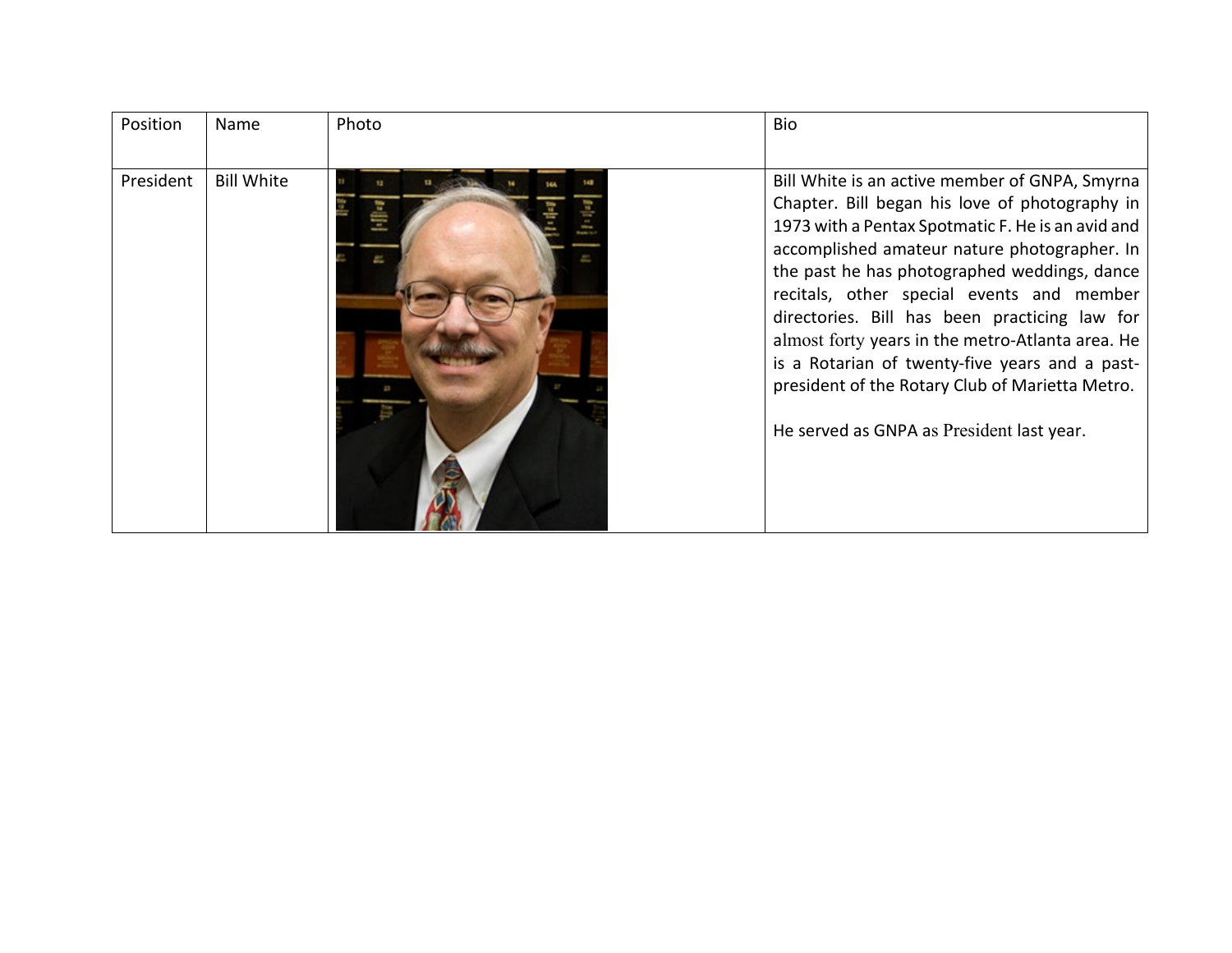

GNPA, a member of the PPA, and a member of the Nikonians. He participates with the Griffin Chapter and occasionally the Hamilton Chapter. His real passion is landscape and wildlife photography, as well as macro.

Doug has served GNPA in several capacities, but has enjoyed conducting a couple of the GNPA Surveys of members in preparation for the Virtual Expo and in the follow -up surveys at the Virtual Expo. And he enjoys participating in various competitions and

When he is not out shooting, Dr. Doug is a semi retired university instructor teaching courses in Psychology, Leadership, Counseling, Statistics, and Research Methods at Northeastern University (Boston) and Liberty University (Lynchburg).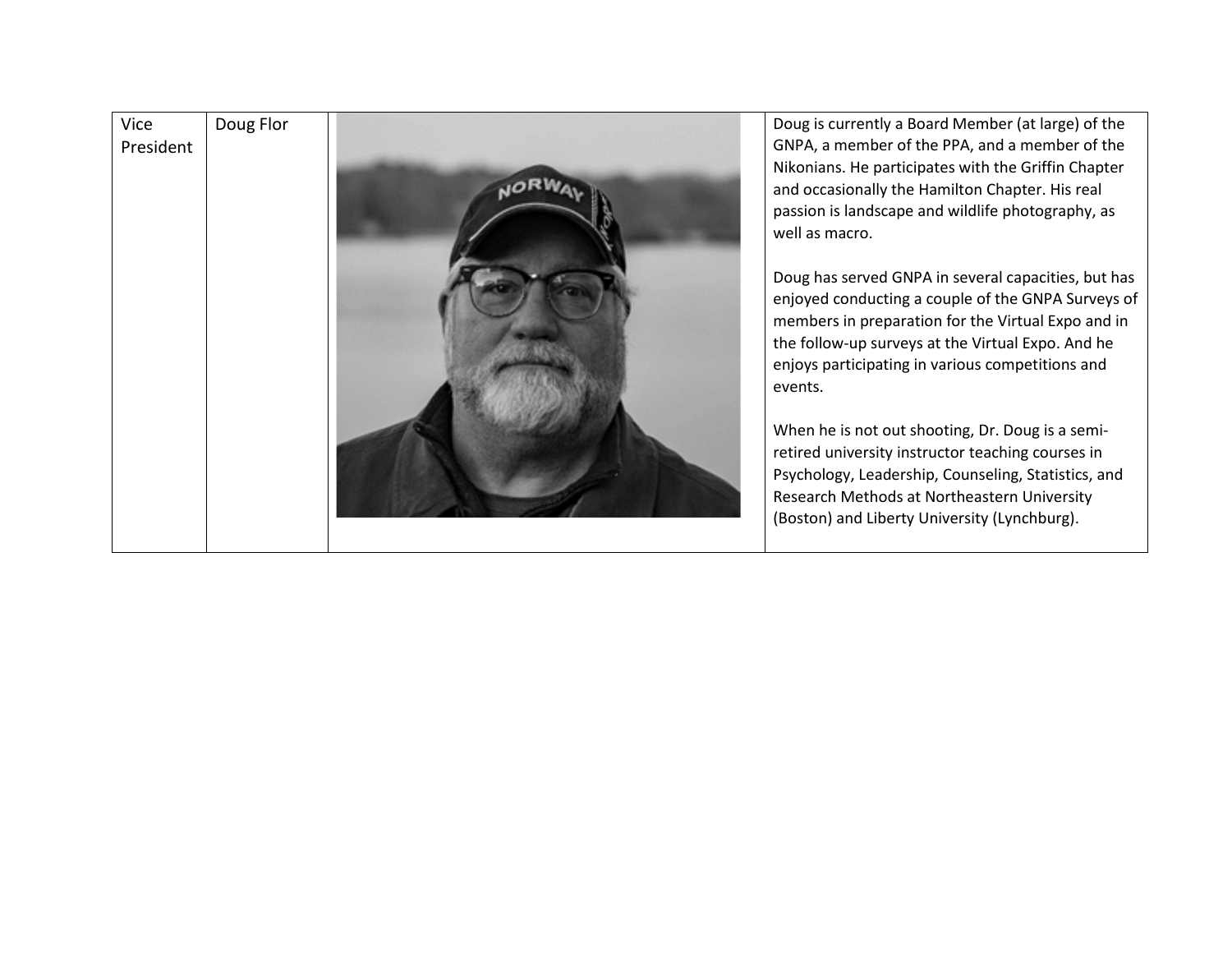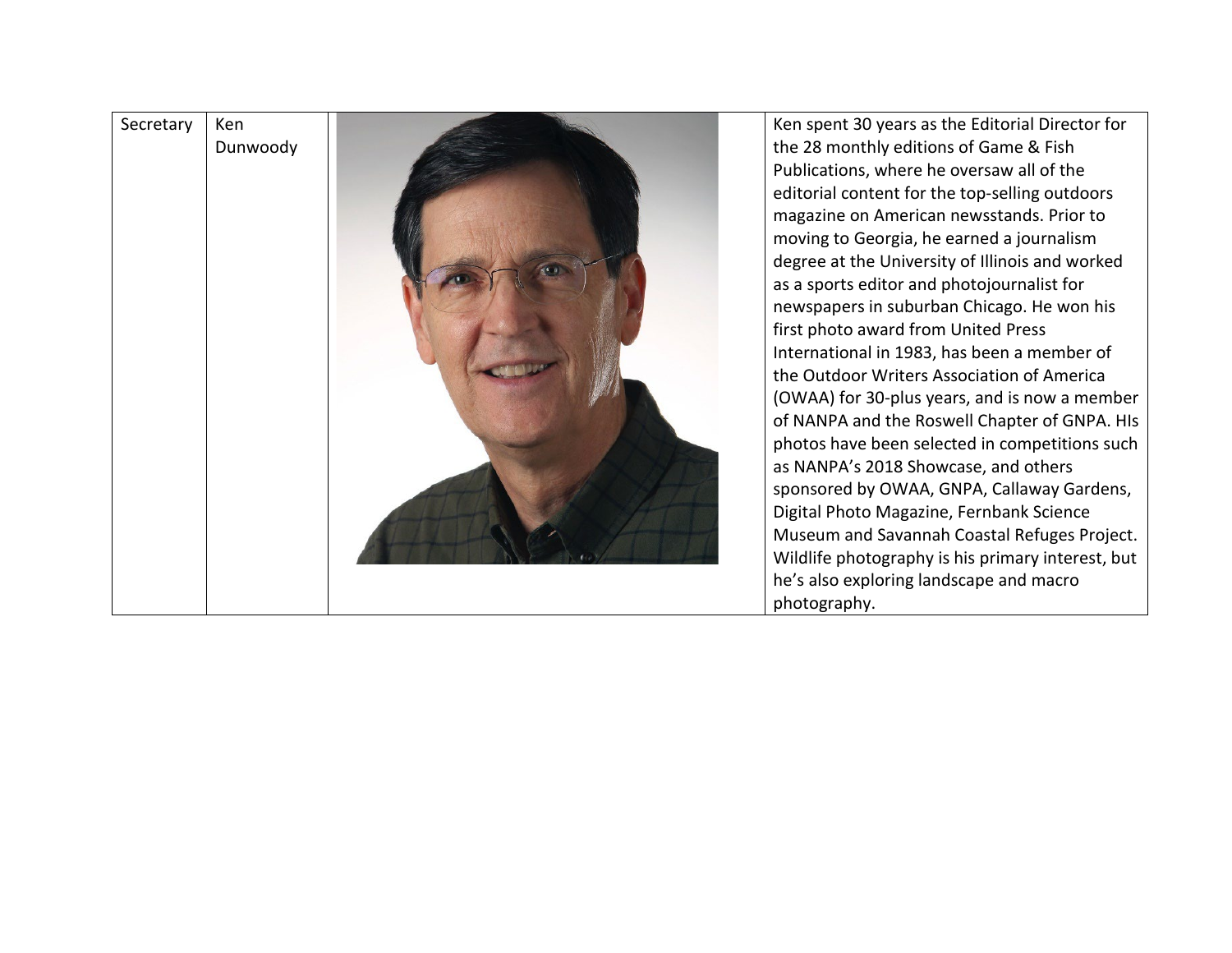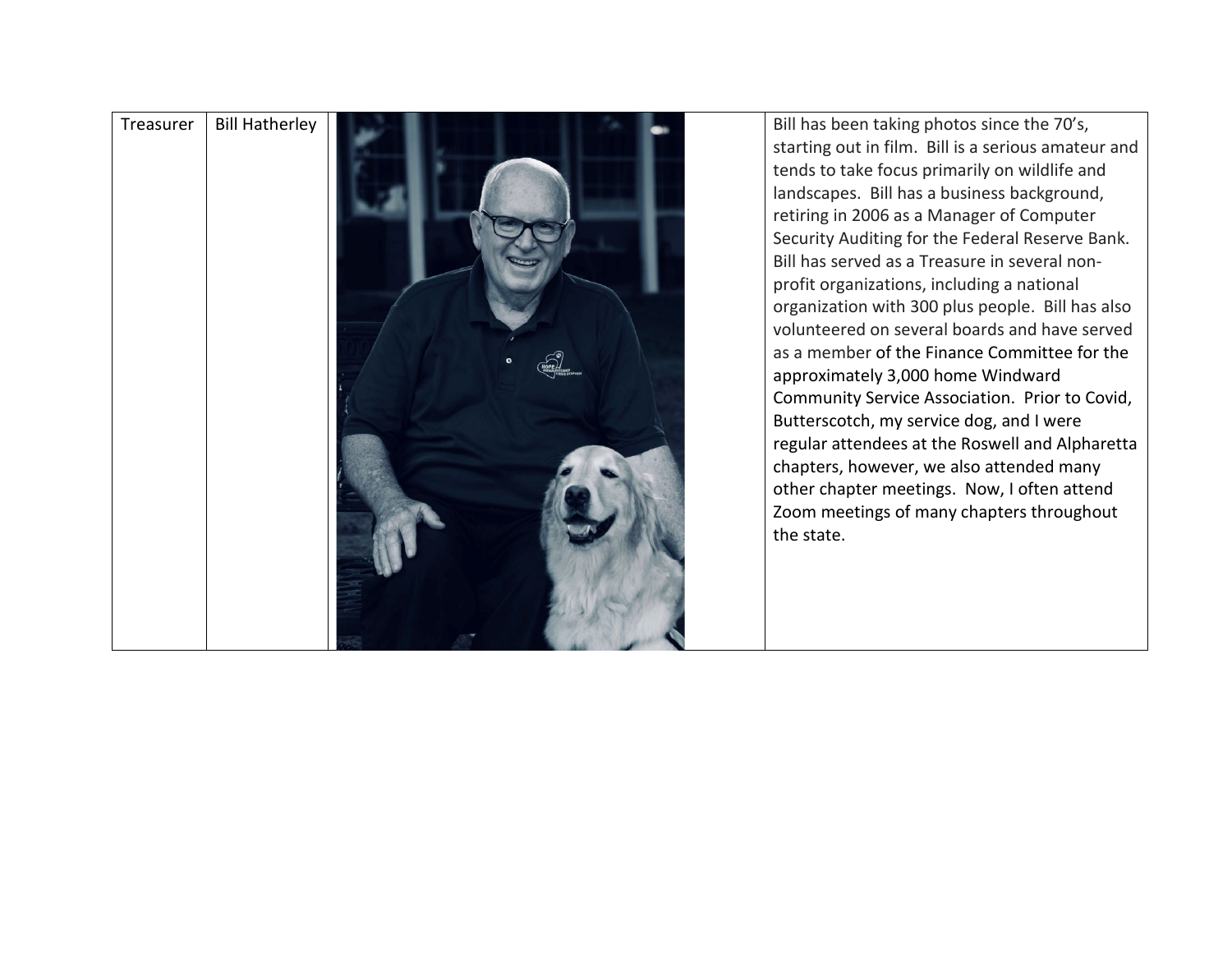| At Large<br>Member | Marcia<br><b>Brandes</b> |  | Marcia Brandes is a charter member of the<br><b>GNPA Conservation Committee and has been</b><br>chair of the committee since January 2020. As<br>well as writing a newsletter for the group and<br>photographing many events for our conservation<br>organizations, she has won awards in a number<br>of GNPA photo contests. She has participated<br>in GNPA Board Meetings as a non-voting<br>member for the past 2 years and is a member of<br>the Roswell chapter.<br>Marcia was a partner for 33 years in a wall décor<br>manufacturing company, Phoenix Galleries Inc.,<br>where she designed product, managed a group of<br>in-house artists, laid out showrooms, and<br>produced marketing and sales materials. She<br>became proficient in Photoshop, product<br>photography, and giclee printing. Since her<br>retirement she has become an avid nature and<br>travel photographer. She is also a Distinguished<br>Toastmaster, on the Zoning Board of Appeals<br>for Peachtree Corners, and writes articles for<br>International Travel News. |
|--------------------|--------------------------|--|----------------------------------------------------------------------------------------------------------------------------------------------------------------------------------------------------------------------------------------------------------------------------------------------------------------------------------------------------------------------------------------------------------------------------------------------------------------------------------------------------------------------------------------------------------------------------------------------------------------------------------------------------------------------------------------------------------------------------------------------------------------------------------------------------------------------------------------------------------------------------------------------------------------------------------------------------------------------------------------------------------------------------------------------------------|
|--------------------|--------------------------|--|----------------------------------------------------------------------------------------------------------------------------------------------------------------------------------------------------------------------------------------------------------------------------------------------------------------------------------------------------------------------------------------------------------------------------------------------------------------------------------------------------------------------------------------------------------------------------------------------------------------------------------------------------------------------------------------------------------------------------------------------------------------------------------------------------------------------------------------------------------------------------------------------------------------------------------------------------------------------------------------------------------------------------------------------------------|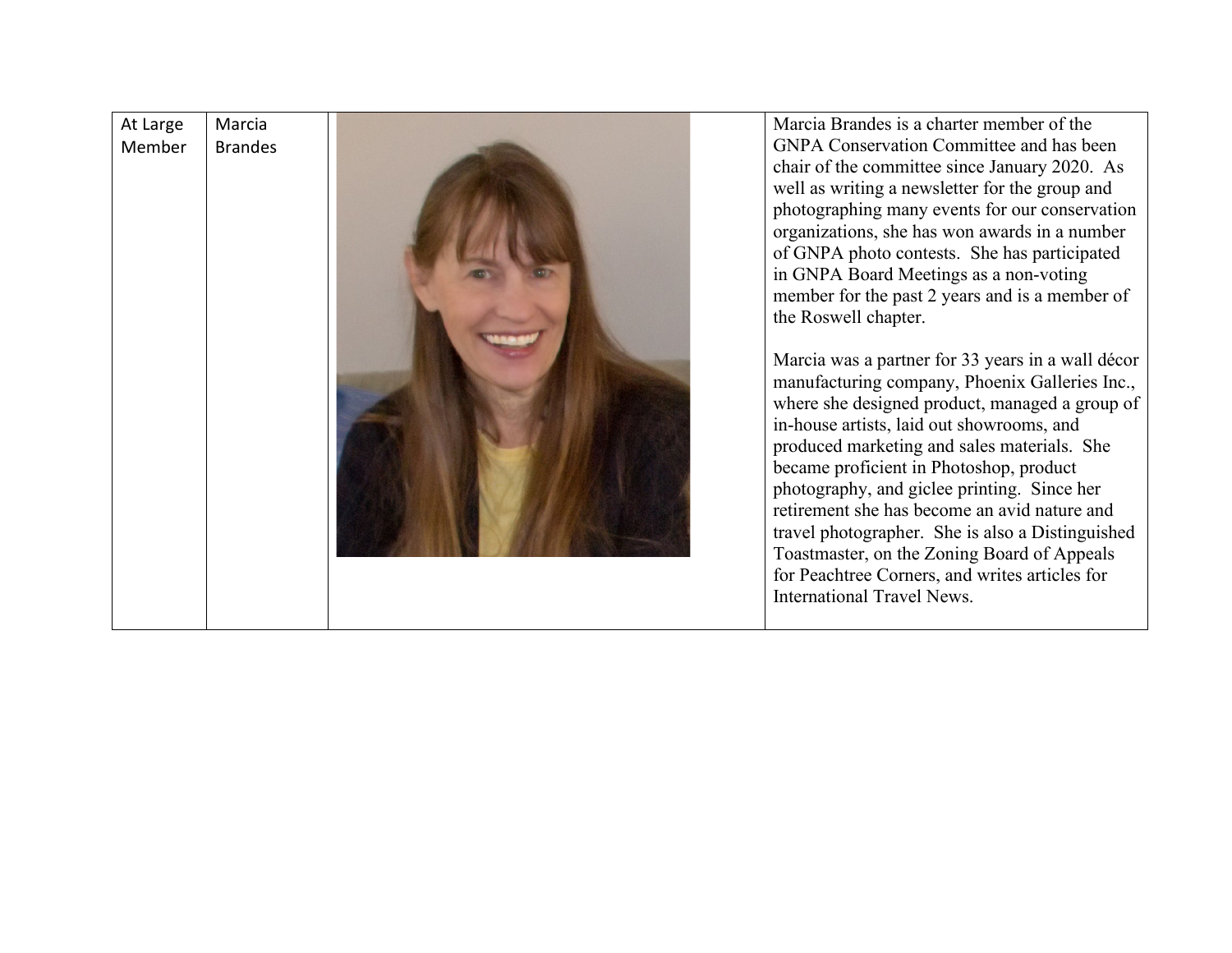## At Large Member Janet Newton



Janet is an active member of GNPA -Smyrna Chapter for over 9 years, Sweetwater Camera Club, NG3c & NANPA. She has been taking pictures since she was 12 where she started with a film camera and learned to develop in a darkroom. My artistic background extends back to high school art class and 4 years on the yearbook staff as designer and photographer. She was a Banquet Sales Manager and then retired as Human Resource Manager. Once retired she became a member of the Sweetwater Camera Club in 2012 and received Photographer of the Year 2013 -14 -15 - 19 & 20. She has held the position of President for eight years. She now spends her energy taking pictures in her communities events, the local museum, garden club, monthly magazine and newspaper. For two and a half years she wrote for the Community page in the paper about photography with pictures. The Local Newspaper "Reader's Choice Award" for Photography went to Janet four straight years 2018 -2021. Janet's photography has been published in local, regional and international publications. She has been in numerous exhibits, fence galleries, Art Centers, the Capital and with GNPA's exhibits ie.; the Road to Callaway, Stand in Ansel Adams Footsteps, Double Vision and Alpharetta Chapter exhibit.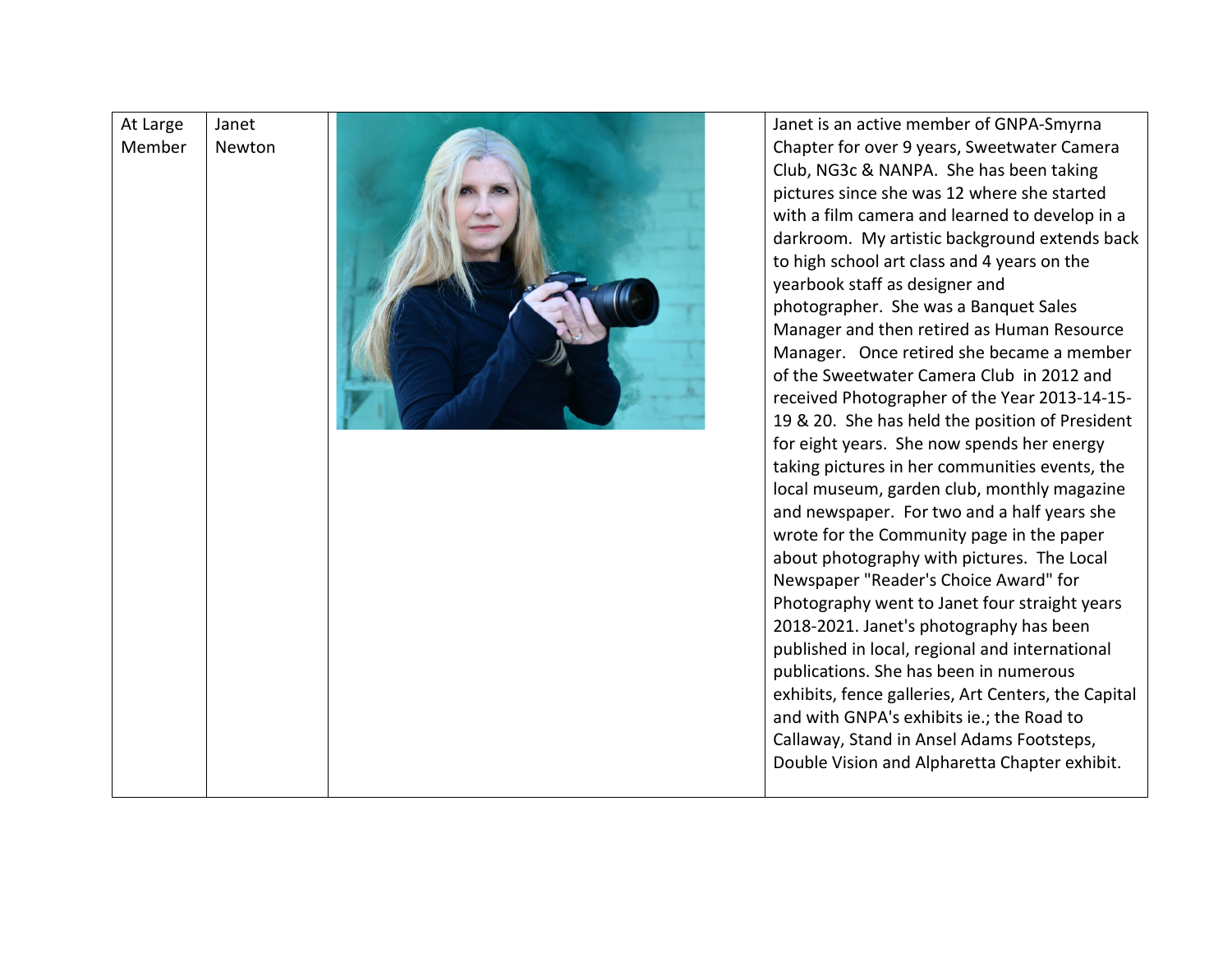|  | Janet is an avid gardener at her home in         |
|--|--------------------------------------------------|
|  | Douglasville of acres of perennials where she    |
|  | spends a lot of time in her backyard named,      |
|  | "Janaway Gardens", where she loves to            |
|  | photograph her flowers, butterflies, insects and |
|  | visiting birds. Her yard is a certified wildlife |
|  | habitat through the National Wildlife            |
|  | Federation.                                      |
|  |                                                  |
|  | In 2020 through ArtPop Street Gallery, Janet     |
|  | was chosen to have her picture posted on a       |
|  | vinyl billboard for one year. in addition, she   |
|  | was on 80 digital billboards in 21 counties      |
|  | including the Atlanta Regional Airport. She was  |
|  | proud to be a nominee for the 2021 Governor's    |
|  | Award for the Arts & Humanities. Janet just      |
|  | completed being the Photography Chairperson      |
|  | for the Atlanta Botanical Gardens                |
|  | Metamorphosis exhibit of over 250                |
|  | images. During our recent state's 2022 Arbor     |
|  | Day, she assisted with my photography skills of  |
|  | the planting five American Chestnut trees as     |
|  | part of a restoration effort.                    |
|  |                                                  |
|  |                                                  |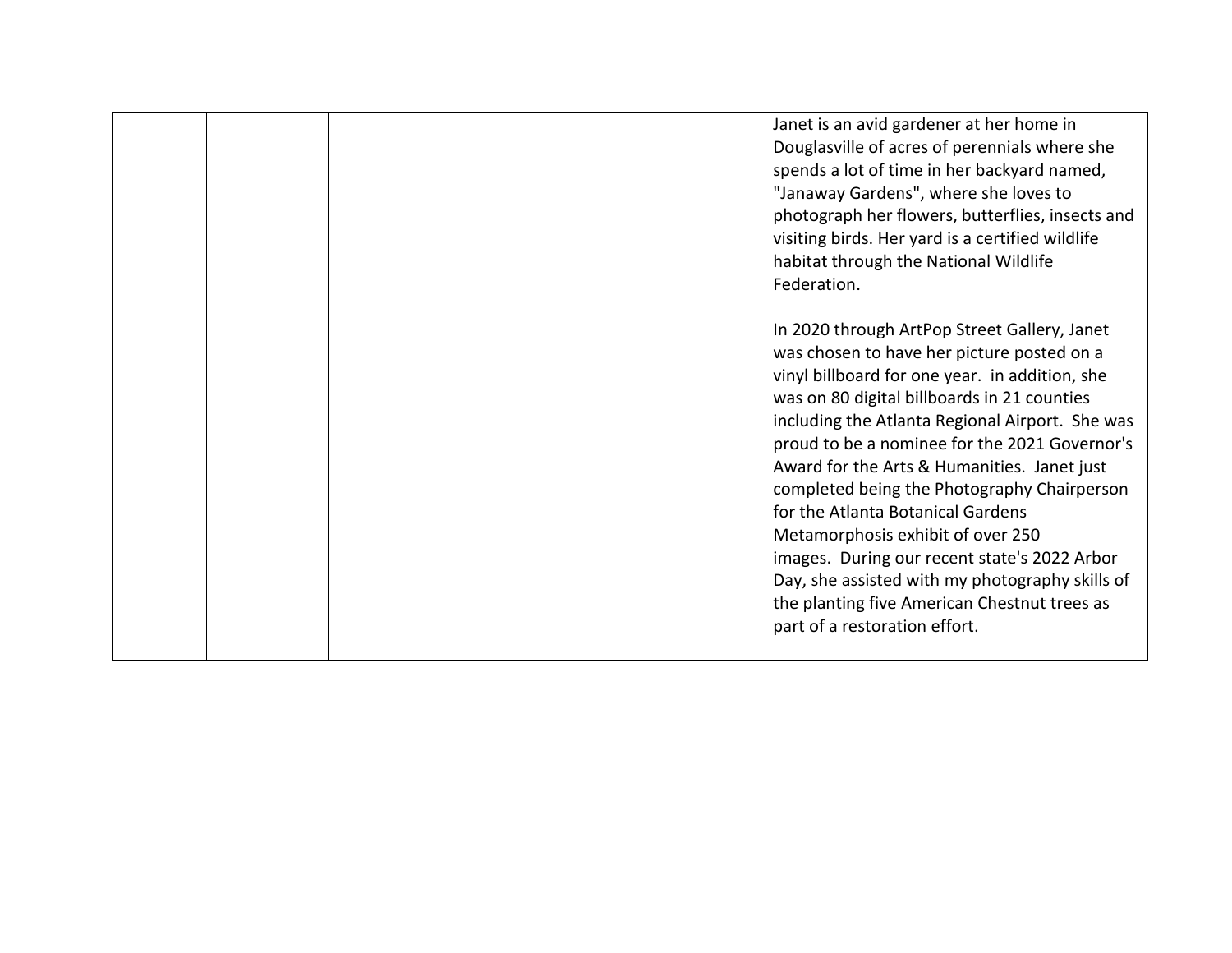| At Large<br>Member | Ray Silva | Ray is a retired chemical engineer, originally<br>from New England but lived in Virginia, South<br>Carolina, Illinois, and Georgia. Currently residing<br>in Central Illinois near family.<br>Has been a member of the GNPA-Coastal<br>Chapter for over 5 years<br>Member of the Champaign County Camera Club<br>and Photographic Society of America<br>Photographic works have been exhibited in<br>GNPA shows in the Atlanta area as well as<br>Savannah.<br>Ray has two prints that have been accepted to<br>be exhibited in the "Stand in Ansel Adams<br>Footsteps Competition 2021."<br>Markets artwork online through Fine Art<br>America.<br>Enjoys Landscape, Nature and Astro<br>Photography.<br>Past presenter at the Averitt Center for the Arts,<br>GNPA-Coastal Chapter, KodaRoamers Camera<br>Club, Champaign County Camera Club, and the<br>University of Illinois Master Naturalist<br>Extension. |
|--------------------|-----------|-------------------------------------------------------------------------------------------------------------------------------------------------------------------------------------------------------------------------------------------------------------------------------------------------------------------------------------------------------------------------------------------------------------------------------------------------------------------------------------------------------------------------------------------------------------------------------------------------------------------------------------------------------------------------------------------------------------------------------------------------------------------------------------------------------------------------------------------------------------------------------------------------------------------|
|                    |           |                                                                                                                                                                                                                                                                                                                                                                                                                                                                                                                                                                                                                                                                                                                                                                                                                                                                                                                   |